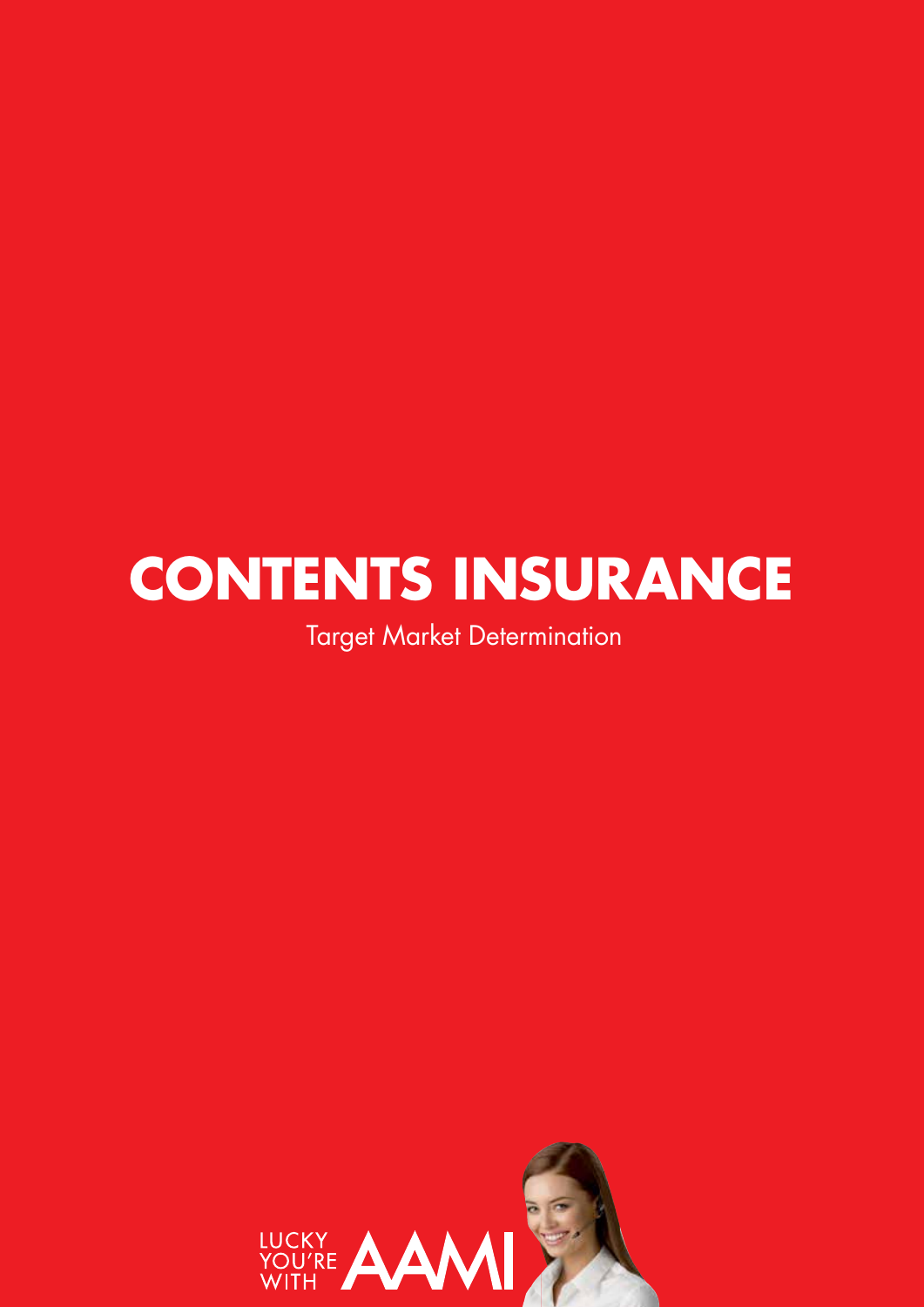# TARGET MARKET DETERMINATION (TMD)

|                          | <b>Product Disclosure Statement (PDS):</b> AAMI Home Contents Insurance Product Disclosure Statement – PDS prepared 18 September 2020 |
|--------------------------|---------------------------------------------------------------------------------------------------------------------------------------|
| Product:                 | Contents Insurance                                                                                                                    |
| <b>Publication Date:</b> | 04/08/2021                                                                                                                            |
| Issuer:                  | AAI Limited ABN 48 005 297 807 trading as AAMI                                                                                        |
| AFSL number:             | 2308.59                                                                                                                               |

## 1. What is a Target Market Determination?

A Target Market Determination (TMD) is a determination that AAMI has made to:

- describe the class of Customers this product has been designed for;
- specify product distribution conditions;
- specify TMD review periods and triggers; and
- set out reporting requirements.

This TMD assists AAMI staff, our Distributors and Customers in understanding the target market for this product.

In this TMD, distribution includes the following conduct in relation to retail Customers:

- dealing in the product (e.g. issuing or arranging for the product to be issued to a Customer);
- giving a PDS or other regulated disclosure document; and
- providing financial product advice in relation to the product.

## 2. What product does this TMD apply to?

This TMD applies to the Contents cover in the AAMI Home Contents Insurance Product Disclosure Statement (PDS) and any Supplementary Product Disclosure Statement (SPDS) we may issue.

#### 3. What are the key attributes of this product?

| <b>Summary of Key Product</b><br><b>Attributes</b> | This product provides:                                                                                                                                                                                                                                                                                                                                                     |  |  |  |
|----------------------------------------------------|----------------------------------------------------------------------------------------------------------------------------------------------------------------------------------------------------------------------------------------------------------------------------------------------------------------------------------------------------------------------------|--|--|--|
|                                                    | cover for loss or damage to the Customer's contents during the period of insurance caused by a range of<br>insured events including flood, storm, fire (including bushfire), escape of liquid, and theft or burglary. The<br>optional cover 'Accidental damage at home', if selected, provides the Customer with cover for accidental<br>loss or damage to their contents. |  |  |  |
|                                                    | legal liability cover for having to pay compensation for death or bodily injury to other people, or loss or<br>damage to their property arising from an incident which:                                                                                                                                                                                                    |  |  |  |
|                                                    | - is unrelated to the ownership of the building, unit or land at the insured address, unless the Customer<br>lives in a unit and/or owns the unit and legal liability is not covered under a building policy which<br>covers the unit;                                                                                                                                     |  |  |  |
|                                                    | - relates to fixtures and fittings attached to the insured address the Customer is legally responsible for<br>under a rental agreement.                                                                                                                                                                                                                                    |  |  |  |
|                                                    | For full details of the cover available in this product, including the conditions and exclusions that apply, AAMI<br>staff, our Distributors and Customers should read the PDS which can be found at www.aami.com.au.                                                                                                                                                      |  |  |  |

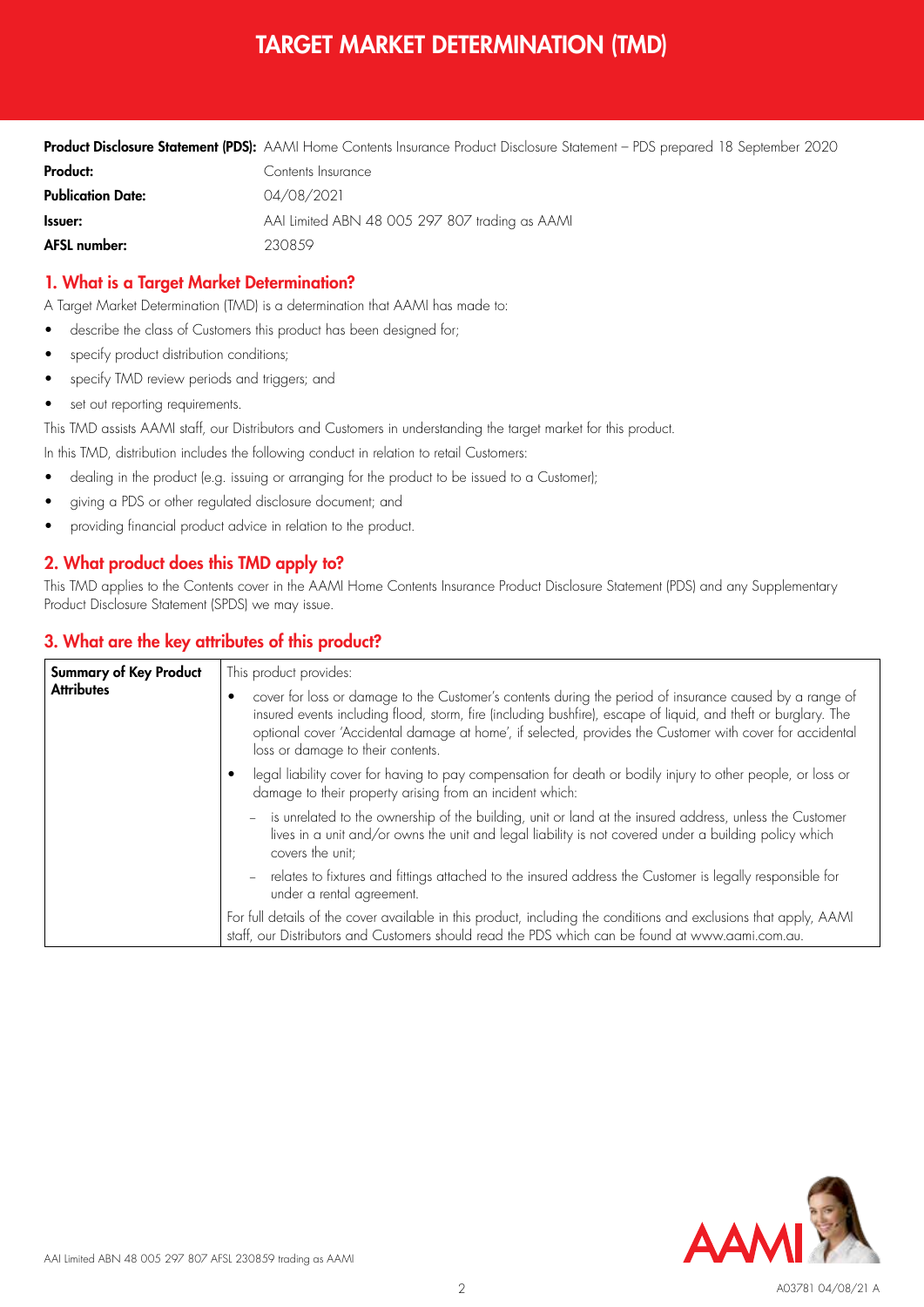# 4. What is the target market for this product?

This product is designed to be consistent with the likely objectives, financial situation and needs of Customers who:

| Eligibility                                              | want to insure their contents items (which are primarily used for domestic purposes) as an owner occupier or<br>a permanent tenant of the building or unit the contents are being kept in. There is no cover where the entire<br>building or unit is used for short-term rental, holiday letting or house sharing (including arrangements booked<br>through an online booking platform); and |                                                                                                                                                                                                                                                                  |  |  |  |
|----------------------------------------------------------|----------------------------------------------------------------------------------------------------------------------------------------------------------------------------------------------------------------------------------------------------------------------------------------------------------------------------------------------------------------------------------------------|------------------------------------------------------------------------------------------------------------------------------------------------------------------------------------------------------------------------------------------------------------------|--|--|--|
|                                                          |                                                                                                                                                                                                                                                                                                                                                                                              | have contents that meets our underwriting criteria including:                                                                                                                                                                                                    |  |  |  |
|                                                          |                                                                                                                                                                                                                                                                                                                                                                                              | - are located within an acceptable postcode;                                                                                                                                                                                                                     |  |  |  |
|                                                          | are kept in an acceptable type of building; and;                                                                                                                                                                                                                                                                                                                                             |                                                                                                                                                                                                                                                                  |  |  |  |
|                                                          | are kept in a building or unit that:<br>$\overline{\phantom{a}}$                                                                                                                                                                                                                                                                                                                             |                                                                                                                                                                                                                                                                  |  |  |  |
|                                                          |                                                                                                                                                                                                                                                                                                                                                                                              | - is well maintained and in good condition; and                                                                                                                                                                                                                  |  |  |  |
|                                                          |                                                                                                                                                                                                                                                                                                                                                                                              | - is not primarily used to run a business from or the business activity meets our acceptance criteria.                                                                                                                                                           |  |  |  |
| Customer objectives,<br>financial situation and<br>needs |                                                                                                                                                                                                                                                                                                                                                                                              | require and seek financial protection for loss or damage to the contents due to an insured event not<br>excluded by this product, including flood, storm, fire (including bushfire), escape of liquid and theft or<br>burglary;                                  |  |  |  |
|                                                          | require and seek legal liability cover for having to pay compensation for death or bodily injury to other<br>people, or loss or damage to their property arising from an incident which:                                                                                                                                                                                                     |                                                                                                                                                                                                                                                                  |  |  |  |
|                                                          |                                                                                                                                                                                                                                                                                                                                                                                              | is unrelated to the ownership of the building, unit or land at the insured address, unless the Customer<br>$\overline{\phantom{a}}$<br>lives in a unit and/or owns the unit and legal liability is not covered under a building policy which<br>covers the unit; |  |  |  |
|                                                          |                                                                                                                                                                                                                                                                                                                                                                                              | relates to fixtures and fittings attached to the insured address the Customer is legally responsible for<br>$\overline{\phantom{a}}$<br>under a rental agreement.                                                                                                |  |  |  |

This product is likely to be consistent with the objectives, financial situation and needs of the Customers in the target market because:

- the product provides cover for the types of loss or damage that Customers in the target market are seeking to insure against; and
- the target market for the product covers those Customers who are eligible to receive cover.

#### 5. When will we review this TMD?

We will complete a review of this TMD for this product by no later than the following periods:

- a. First review period: 2 years after the original date of the TMD.
- b. Ongoing review periods: At least every 2 years following the first review period.

#### 6. Other circumstances which will trigger a TMD review

The Review Triggers for this product are:

- if one or more terms of the product are altered and we consider that this alteration reasonably suggests that this TMD is no longer appropriate;
- an event or circumstance occurs that materially changes a factor taken into account when making the TMD that would suggest to us that the TMD is no longer appropriate, such as a change in underwriting requirements;
- the discovery of a material defect in the PDS which reasonably suggests that the TMD is no longer appropriate;
- if feedback, such as significant or systemic complaints or claims issues, is received from a Distributor or Customers who purchased the product, and we consider that this reasonably suggests to us the TMD is no longer appropriate;
- if feedback, regulatory orders or directions received from a regulator, the Code Governance Committee (CGC) or Australian Financial Complaints Authority (AFCA) suggest this TMD is no longer appropriate;
- if a change in law, regulation, or regulatory guidance that materially affects the product design or distribution of the product (or class of products that includes this product) where we consider that this reasonably suggests that this TMD is no longer appropriate;
- where significant dealings outside the TMD occurs, and we consider that this reasonably suggests that this TMD is no longer appropriate;
- if a remediation event relating to this product occurs where we consider this would reasonably suggest that:
	- this product is unsuitable for a particular cohort of Customers; and
	- the TMD may no longer be appropriate.
- if we consider that the claims data for the product reasonably suggests that this TMD is no longer appropriate.